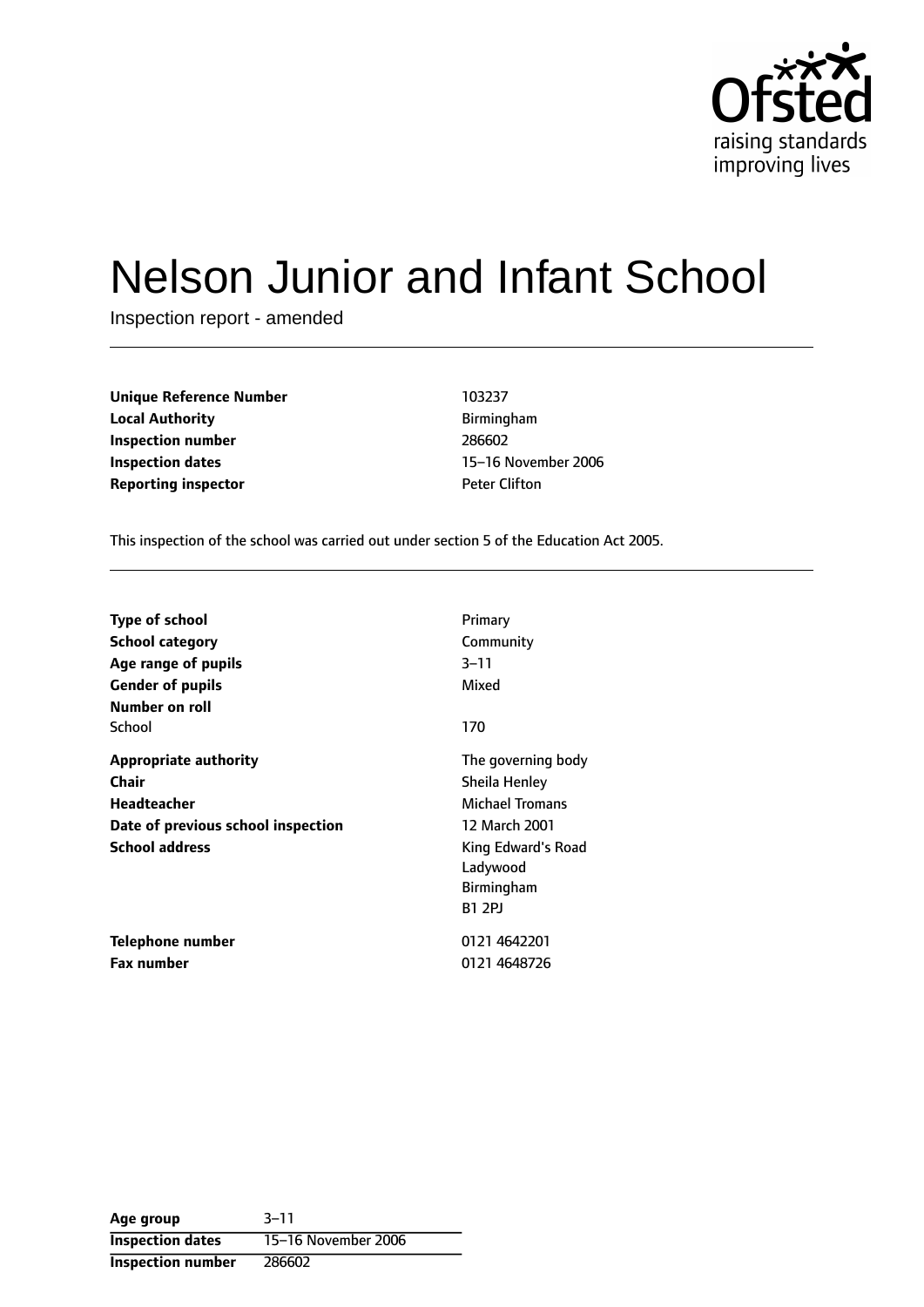## **Amended Report Addendum**

Report amended due to administration error

© Crown copyright 2006

Website: www.ofsted.gov.uk

This document may be reproduced in whole or in part for non-commercial educational purposes, provided that the information quoted is reproduced without adaptation and the source and date of publication are stated.

Further copies of this report are obtainable from the school. Under the Education Act 2005, the school must provide a copy of this report free of charge to certain categories of people. A charge not exceeding the full cost of reproduction may be made for any other copies supplied.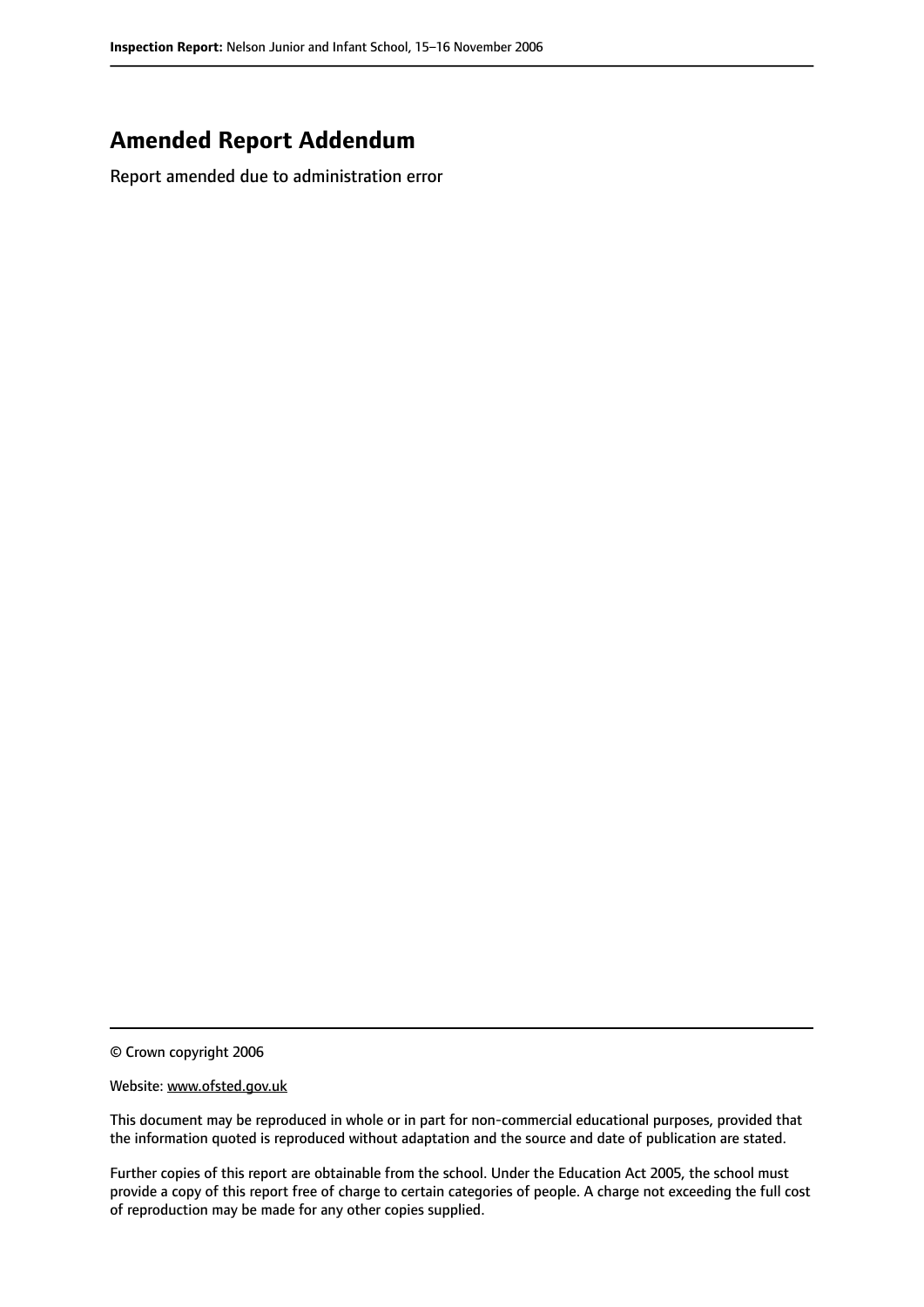# **Introduction**

The inspection was carried out by two Additional Inspectors.

#### **Description of the school**

The school is smaller than average. It is situated in central Birmingham in an area of high social and economic deprivation. Recently, the number of pupils attending the school has risen sharply. Many children who attend the Nursery do not move into Reception because they go to schools nearer home. Proposals to reorganise the local schools, some two years ago, threatened to close the school and this had a significant impact because many experienced staff left. The current headteacher and deputy headteacher have been in post for less than one year. There is a high proportion of pupils with learning difficulties. There are increasing numbers of pupils coming to the school who speak English as an additional language, including those from families who are seeking asylum or have indefinite leave to remain. The number of pupils who join or leave the school other than at the usual times is high.

#### **Key for inspection grades**

| Grade 1 | Outstanding  |
|---------|--------------|
| Grade 2 | Good         |
| Grade 3 | Satisfactory |
| Grade 4 | Inadequate   |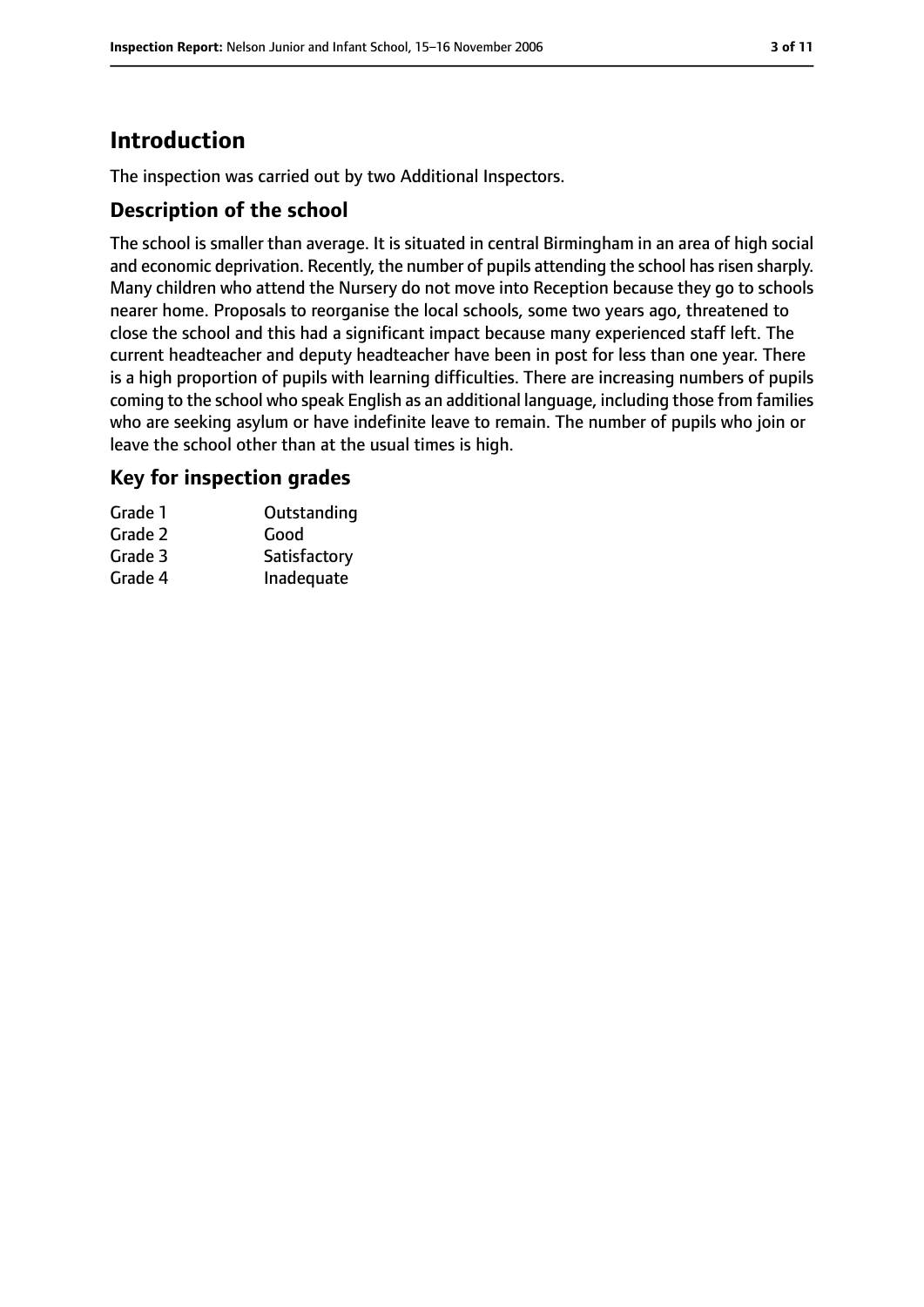# **Overall effectiveness of the school**

#### **Grade: 4**

In accordance with section 13 (3) of the Education Act 2005, Her Majesty's Chief Inspector is of the opinion that this school requires significant improvement, because it is performing significantly less well than in all the circumstances it could reasonably be expected to perform. The school is therefore given a Notice to Improve. Significant improvement is required in the progress made by pupils and their achievement and standards, the quality of teaching and the use of assessment.

The school has been faced with an unusual set of circumstances which have made improvement hard to achieve. The main cause of pupils' inadequate achievement is instability in staffing due to the high number of temporary staff and changes in leadership. This has resulted in weaknesses in teaching. The current staffing position is now more settled and, over the past year, the school has begun to recover and improve. A further major concern in the recent past has been difficulties caused by the poor behaviour and attitudes of several pupils. The headteacher and other leaders in the school are successfully tackling this issue, having made significant improvement over the past year; pupils' personal development is now satisfactory. The curriculum is satisfactory and trips and residential visits have been particularly effective in developing pupils' social skills. Pupils now come to school ready to learn in a calm and well organised environment. Most pupils enjoy lessons, especially when they are stimulating and involve practical activities. However, a few lessons are mundane and fail to interest pupils. This results in a minority of pupils becoming restless and not listening.

Leadership and management of the school are satisfactory. There are suitable procedures in place to evaluate the quality of teaching. However, the impact of the procedures in bringing about improvement has been hampered by the high turnover of teachers. Teaching and learning are inadequate because lessons do not sufficiently meet the needs of the pupils. In too many lessons, work is too easy and pupils are not challenged enough. Conversely, sometimes the work pupils are given is too difficult, leaving them confused. In the Nursery and Reception, where provision and achievement are satisfactory, there are good opportunities for children to develop speaking and listening skills through role play. In Year 2, standards in 2005 and 2006 were exceptionally low. Current standards in Years 3 to 6 are also well below average. However, the Year 6 results in 2006 were slightly above average and this group of pupils made good progress as a result of good teaching and support.

Whilst the school has a satisfactory system in place to track the progress of individual pupils in Years 3 to 6, in other years it is inadequate. Leaders do not have a sufficiently clear view about the progress that younger pupils make from the time they enter the school. Senior staff are clear about areas that need to be improved in the school. Whilst care, guidance and support overall are satisfactory, work to support pupils' personal needs has been good. Leaders are working effectively to improve attendance and forge stronger links with parents and the community. Parents support the work of the school and comment positively on its recent improvement.

#### **What the school should do to improve further**

- Raise standards and achievement across the school so that pupils make more consistent progress.
- Improve the quality and consistency of teaching, adapting lessons to the particular needs of pupils and matching work to pupils' abilities.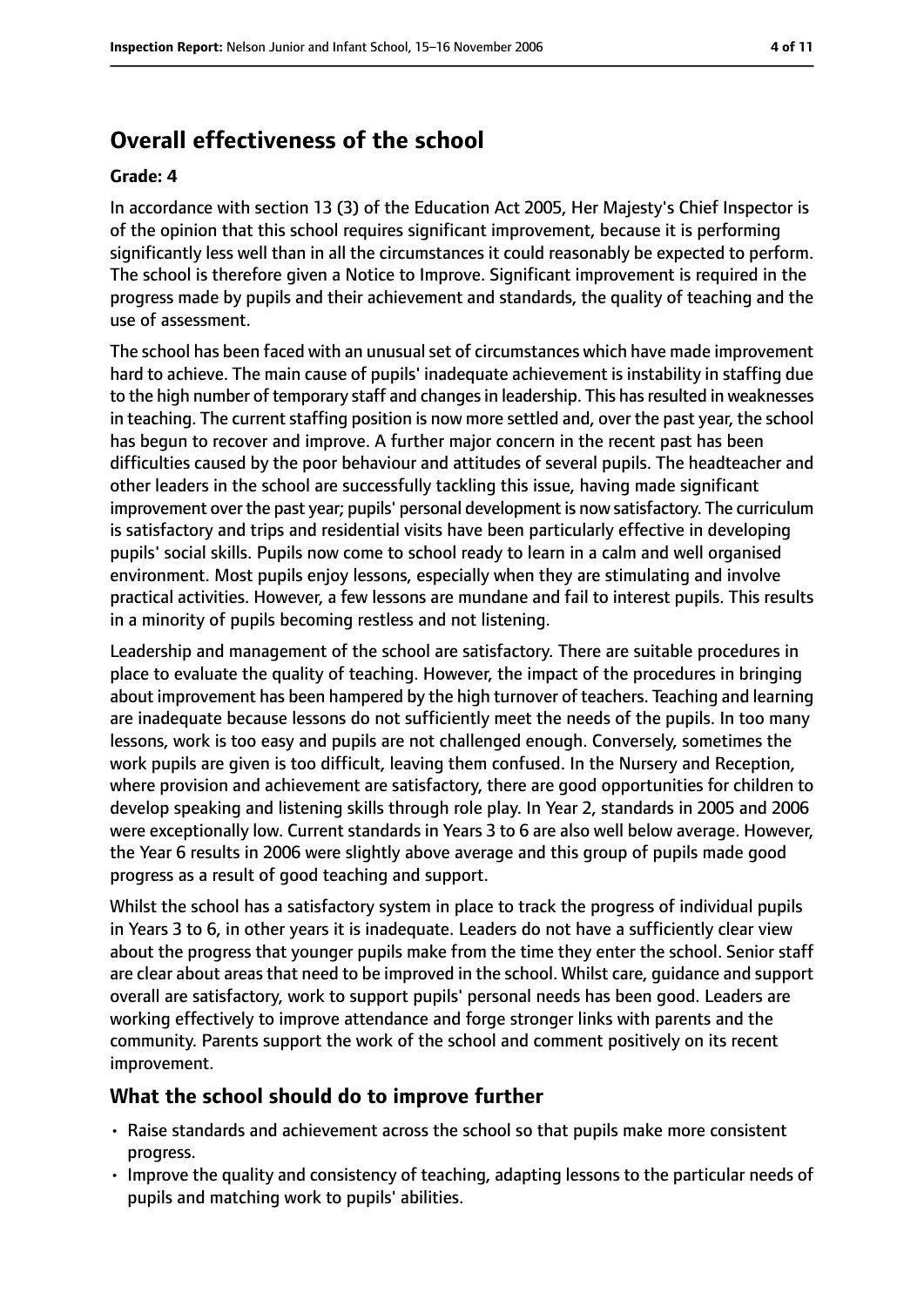• Improve assessment procedures so that action can be taken quickly to remedy underachievement.

## **Achievement and standards**

#### **Grade: 4**

Pupils' progress and achievement are inadequate. Children come into school with below average standards across all areas of learning. They make satisfactory progress through the Foundation Stage. In 2005, Year 2 standards were exceptionally low and 2006 resultsshow that the standards have fallen even further.

In 2005, standards in Year 6 were exceptionally low, with well below average standards in English, mathematics and science. There were too few pupils working at above average levels. The 2006 results were much improved and show slightly above average standards. However, these results do not reflect the well below average standards currently across Years 3 to 6. Pupils with very limited English speaking skills are making satisfactory progress because of the additional support they receive. Leaders have identified weaknesses in achievement and recognise that standards are not high enough. Their tracking of progress shows wide differences in how well pupils achieve in different years, ranging from good to inadequate.

## **Personal development and well-being**

#### **Grade: 3**

This is an improving aspect of the school's work. Pupils' moral and social development is good, and their spiritual and cultural development is satisfactory. Pupils respect each other and work together harmoniously, regardless of race or background. They say they feel safe and secure in school. Year 6 pupils are good role models for behaviour and look after younger pupils during wet playtimes. Residential visits for Years 4, 5 and 6 have been successful in significantly enhancing pupils' social skills and their understanding about working in teams. The school is effectively helping pupils to raise their self-esteem and deal with emotional difficulties through the work of the learning mentor and after school clubs. This work prepares them well for the future, although weaknesses in the development of basic skills remain.

Although attendance is below average, it is steadily improving because of initiatives within the school to encourage pupils to attend on a regular basis. There are weekly targets for classes and certificates for 'no absence'.

Pupils are proud to be members of the school council and they stand out in school because of their distinctive individualised sweatshirts. They have taken a key role in fundraising for Children in Need, printing tickets and organising the events. Community links are developing strongly. The use of a local park for an outdoor nativity production was particularly successful. Pupils confidently explain why a healthy lifestyle is important. They talk proudly of their Healthy School Award which has been recently achieved.

## **Quality of provision**

#### **Teaching and learning**

#### **Grade: 4**

Whilst there are some good features to teaching, there are several weaknesses which have yet to be tackled effectively. In the Nursery and Reception, lessons are successfully adapted to the specific needs of the children and there is a good emphasis on the development of speaking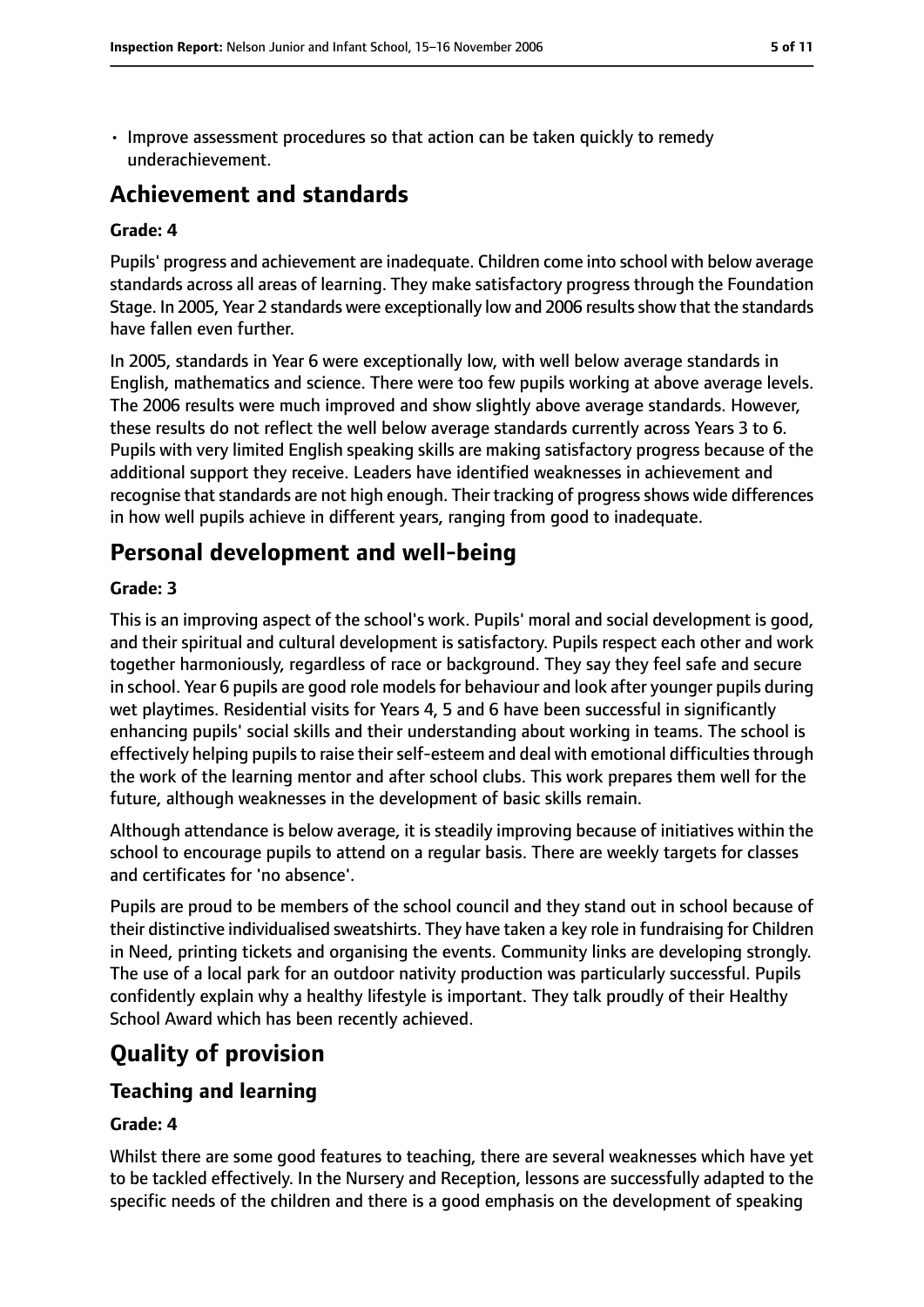and listening through role play, such as when they act out the story of the 'Three Little Pigs'. In other year groups, pupils are often well managed by staff with firmness and sensitivity. In many lessons, teaching is adapted to the needs of pupils with limited understanding of English, making sure they are included. Pupils with learning difficulties are often supported well by teaching assistants.

Despite this improving picture, weak teaching in some year groups has resulted in poor progress being made, particularly when the school has had to use temporary staff. In too many lessons, teachers talk for too long without involving the pupils. Too much teaching does not challenge pupils' passivity. Occasionally, activities are unimaginative and work is too easy or too hard. When this happens, the pupils quickly get restless and a few get upset. Time is not always sufficiently well used because activities sometimes finish too soon and pupils have little to do.

#### **Curriculum and other activities**

#### **Grade: 3**

In the Nursery and Reception, there is good use of space to cover different aspects of the curriculum. In the 'creative' room, children use construction kits to build and explore shape and in the 'playroom' they work with adults to develop role play skills. In the 'think and learn' room, there is good use of computers and the whiteboard. The school's recent investment in new computer equipment has enhanced opportunities for all pupils to investigate and research topics.

The good range of extra clubs is much enjoyed by pupils. The introduction of 'Thumbs Up' and '6/7 Club' to support pupils with behavioural or emotional problems, or who need to develop anger management skills, has had a positive effect on both pupils and their classmates.

The school has rightly identified the need to develop better links across the curriculum. There is often little evidence that challenging tasks are planned for more able pupils. Planning for less able pupils is better. These pupils are set tasks more appropriate to their needs and receive effective additional support from teaching assistants.

#### **Care, guidance and support**

#### **Grade: 3**

There are strengths in the care and support provided to meet the pupils' personal needs. The school is a happy place and children respect each other. Effective support is provided to help pupils understand and control their feelings. Staff know pupils well and are strongly committed to pupils' well-being. The pupils feel safe and confident that they can approach adults with problems whenever necessary. Child protection procedures are securely in place; all staff know what to do.

Assessment systems are in place, but these are not always used effectively. Pupils have targets but do not always understand what they mean. Year 6 pupils were confident in explaining targets but younger pupils were much less certain. Marking in Year 6 is consistently good, and these pupils said they found it helpful. Across the rest of the school, however, marking is too varied and less effective in helping pupils to improve their work.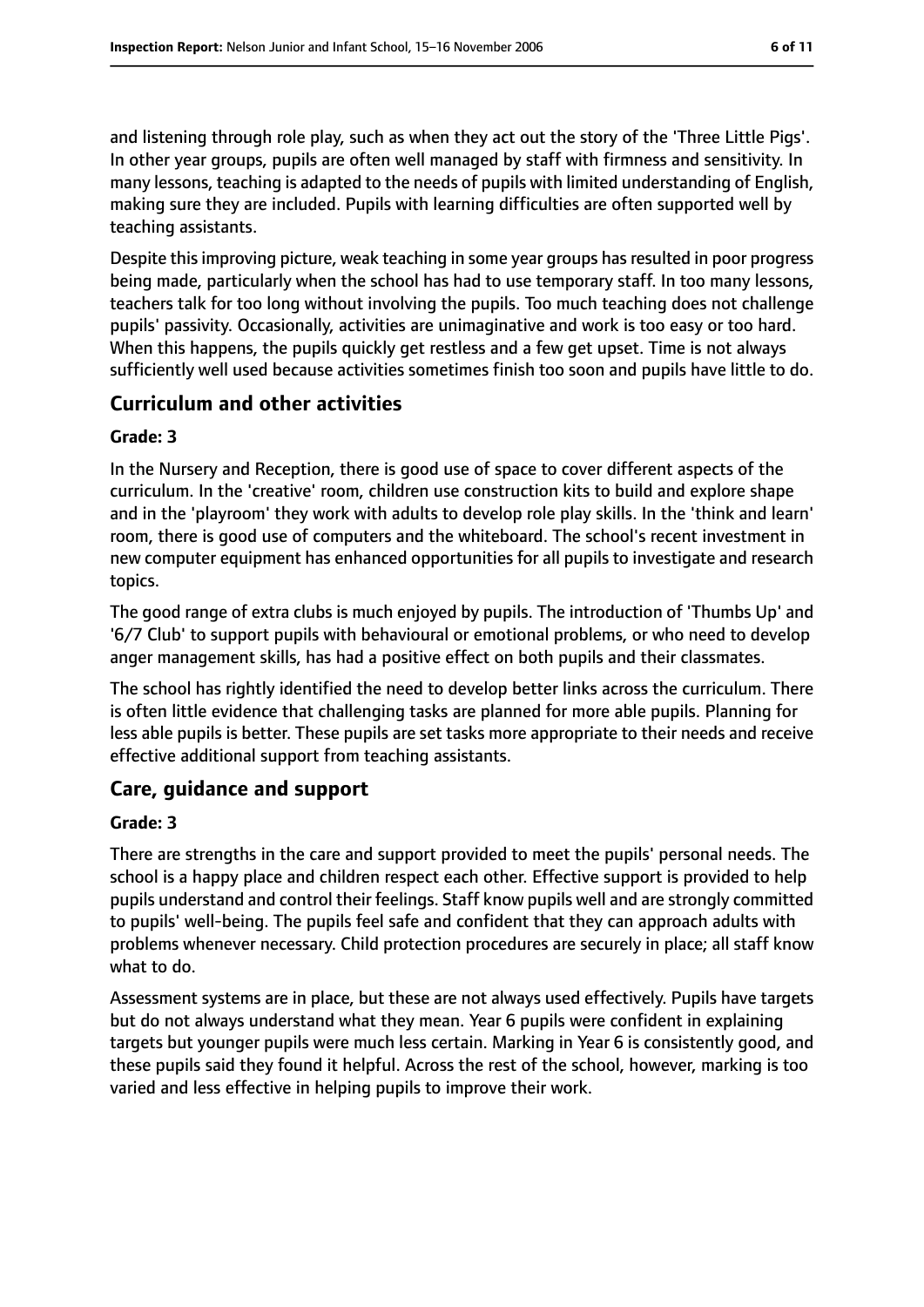## **Leadership and management**

#### **Grade: 3**

The newly established leadership team is working well together to improve the school. There have been significant improvements in behaviour and this is a result of a number of initiatives in place to raise pupils' self-esteem and confidence. Coordinators are well supported by the headteacher and they are developing their role well. They have been involved in monitoring and supporting staff across the school and have a secure understanding about what needs to be improved. As a result of this and the recent improvements, the school's capacity to improve is satisfactory.

Feedback to teachers about how to improve their work is in place. Strengths and weaknesses are identified and recorded. This work has only been partially effective because of teachers leaving and the need to provide extra support for new and inexperienced staff.

Leaders have made some strides in introducing effective systems to monitor and evaluate the progress made by pupils across the school. This gives clear information about progress in Years 3 to 6 which has helped improve resultsin Year 6, but lessinformation is available in the Nursery, Reception and Years 1 and 2. Therefore, the school does not have a sufficiently developed system to identify underachievement early enough so that resources can be more effectively targeted.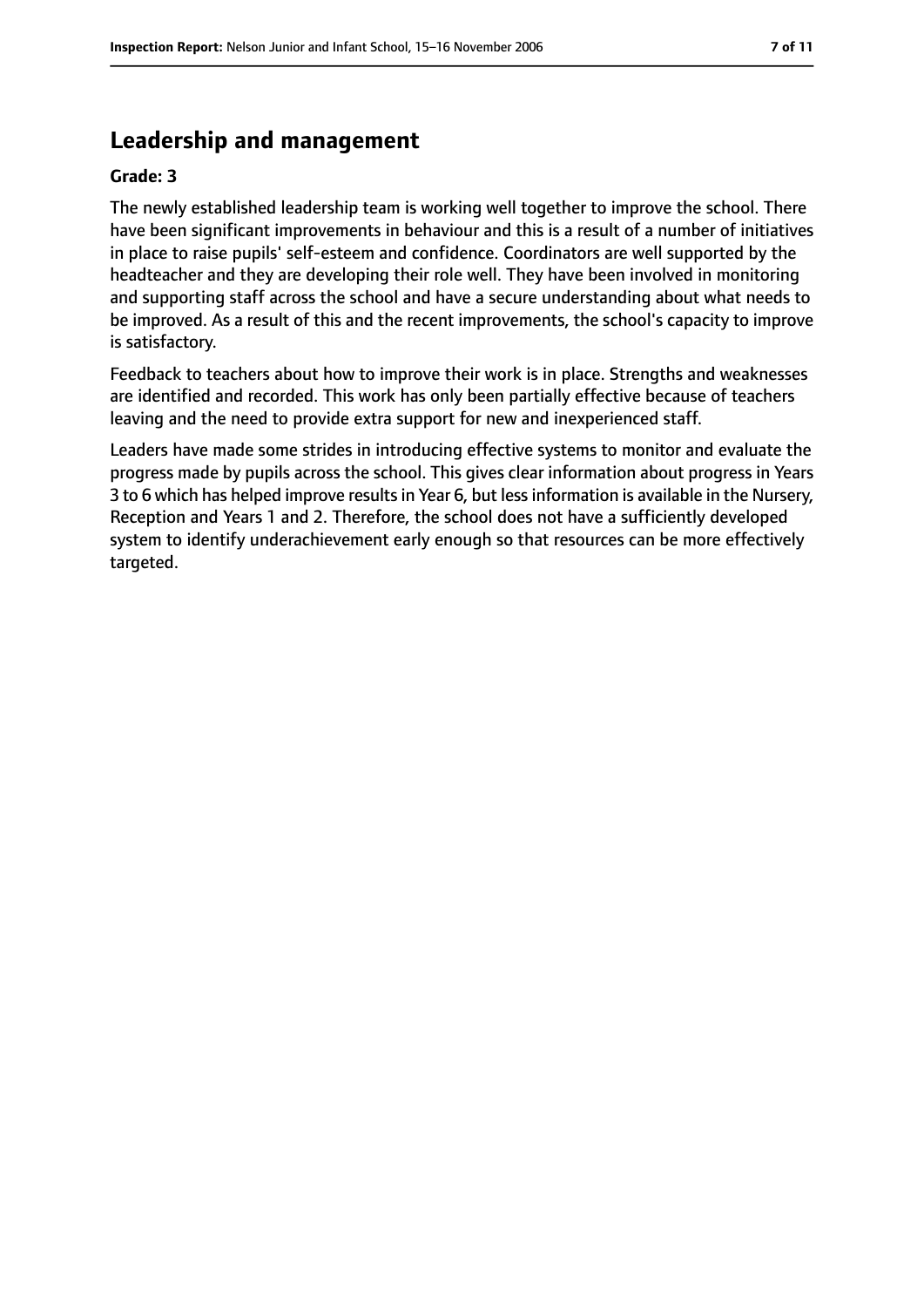**Any complaints about the inspection or the report should be made following the procedures set out in the guidance 'Complaints about school inspection', which is available from Ofsted's website: www.ofsted.gov.uk.**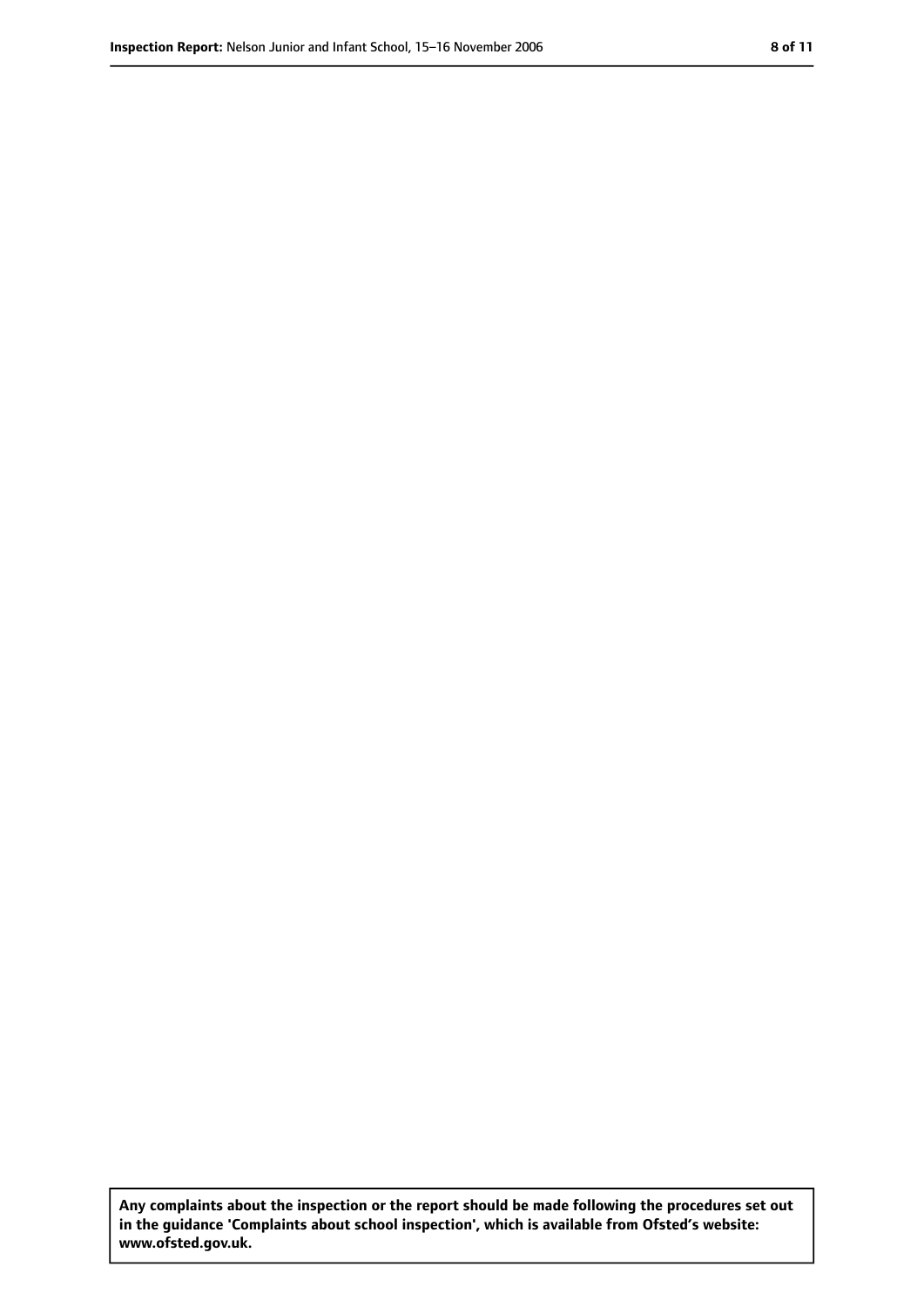# **Inspection judgements**

| Key to judgements: grade 1 is outstanding, grade 2 good, grade 3 satisfactory, and grade 4 | School         |
|--------------------------------------------------------------------------------------------|----------------|
| inadeauate                                                                                 | <b>Overall</b> |

## **Overall effectiveness**

| How effective, efficient and inclusive is the provision of education, integrated<br>care and any extended services in meeting the needs of learners? | 4  |
|------------------------------------------------------------------------------------------------------------------------------------------------------|----|
| How well does the school work in partnership with others to promote learners'<br>well-being?                                                         |    |
| The quality and standards in the Foundation Stage                                                                                                    |    |
| The effectiveness of the school's self-evaluation                                                                                                    |    |
| The capacity to make any necessary improvements                                                                                                      |    |
| Effective steps have been taken to promote improvement since the last<br>inspection                                                                  | No |

## **Achievement and standards**

| How well do learners achieve?                                                                               |  |
|-------------------------------------------------------------------------------------------------------------|--|
| The standards <sup>1</sup> reached by learners                                                              |  |
| How well learners make progress, taking account of any significant variations between<br>groups of learners |  |
| How well learners with learning difficulties and disabilities make progress                                 |  |

#### **Personal development and well-being**

| How good is the overall personal development and well-being of the<br>learners?                                  |  |
|------------------------------------------------------------------------------------------------------------------|--|
| The extent of learners' spiritual, moral, social and cultural development                                        |  |
| The behaviour of learners                                                                                        |  |
| The attendance of learners                                                                                       |  |
| How well learners enjoy their education                                                                          |  |
| The extent to which learners adopt safe practices                                                                |  |
| The extent to which learners adopt healthy lifestyles                                                            |  |
| The extent to which learners make a positive contribution to the community                                       |  |
| How well learners develop workplace and other skills that will contribute to<br>their future economic well-being |  |

## **The quality of provision**

| How effective are teaching and learning in meeting the full range of the<br>learners' needs?          | $\Delta$ |
|-------------------------------------------------------------------------------------------------------|----------|
| How well do the curriculum and other activities meet the range of needs<br>and interests of learners? |          |
| How well are learners cared for, guided and supported?                                                |          |

#### **Annex A**

 $^1$  Grade 1 - Exceptionally and consistently high; Grade 2 - Generally above average with none significantly below average; Grade 3 - Broadly average to below average; Grade 4 - Exceptionally low.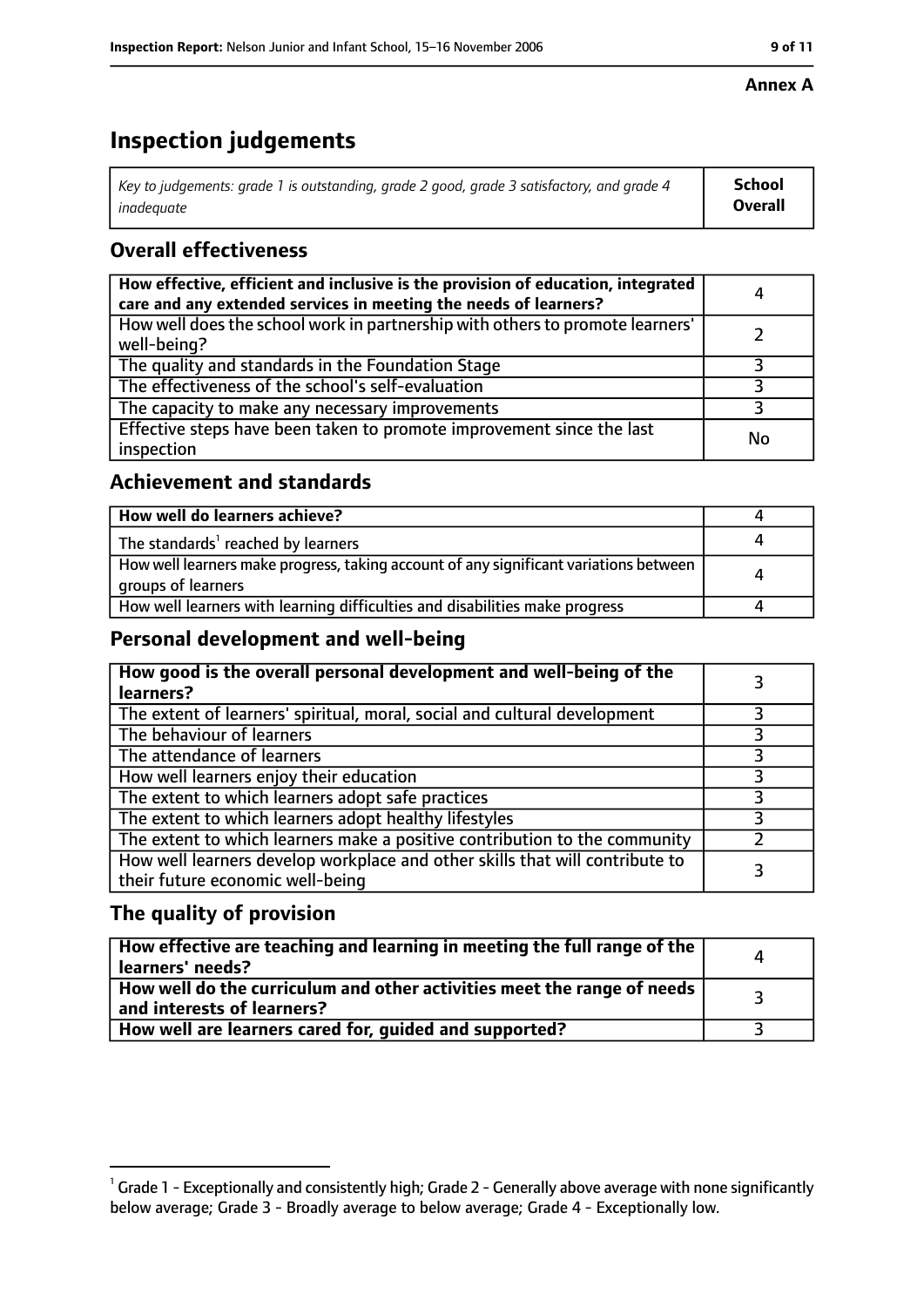#### **Annex A**

# **Leadership and management**

| How effective are leadership and management in raising achievement<br>and supporting all learners?                                              |     |
|-------------------------------------------------------------------------------------------------------------------------------------------------|-----|
| How effectively leaders and managers at all levels set clear direction leading<br>to improvement and promote high quality of care and education |     |
| How effectively performance is monitored, evaluated and improved to meet<br>challenging targets                                                 |     |
| How well equality of opportunity is promoted and discrimination tackled so<br>that all learners achieve as well as they can                     |     |
| How effectively and efficiently resources, including staff, are deployed to<br>achieve value for money                                          | 4   |
| The extent to which governors and other supervisory boards discharge their<br>responsibilities                                                  | 3   |
| Do procedures for safequarding learners meet current government<br>requirements?                                                                | Yes |
| Does this school require special measures?                                                                                                      | No  |
| Does this school require a notice to improve?                                                                                                   | Yes |